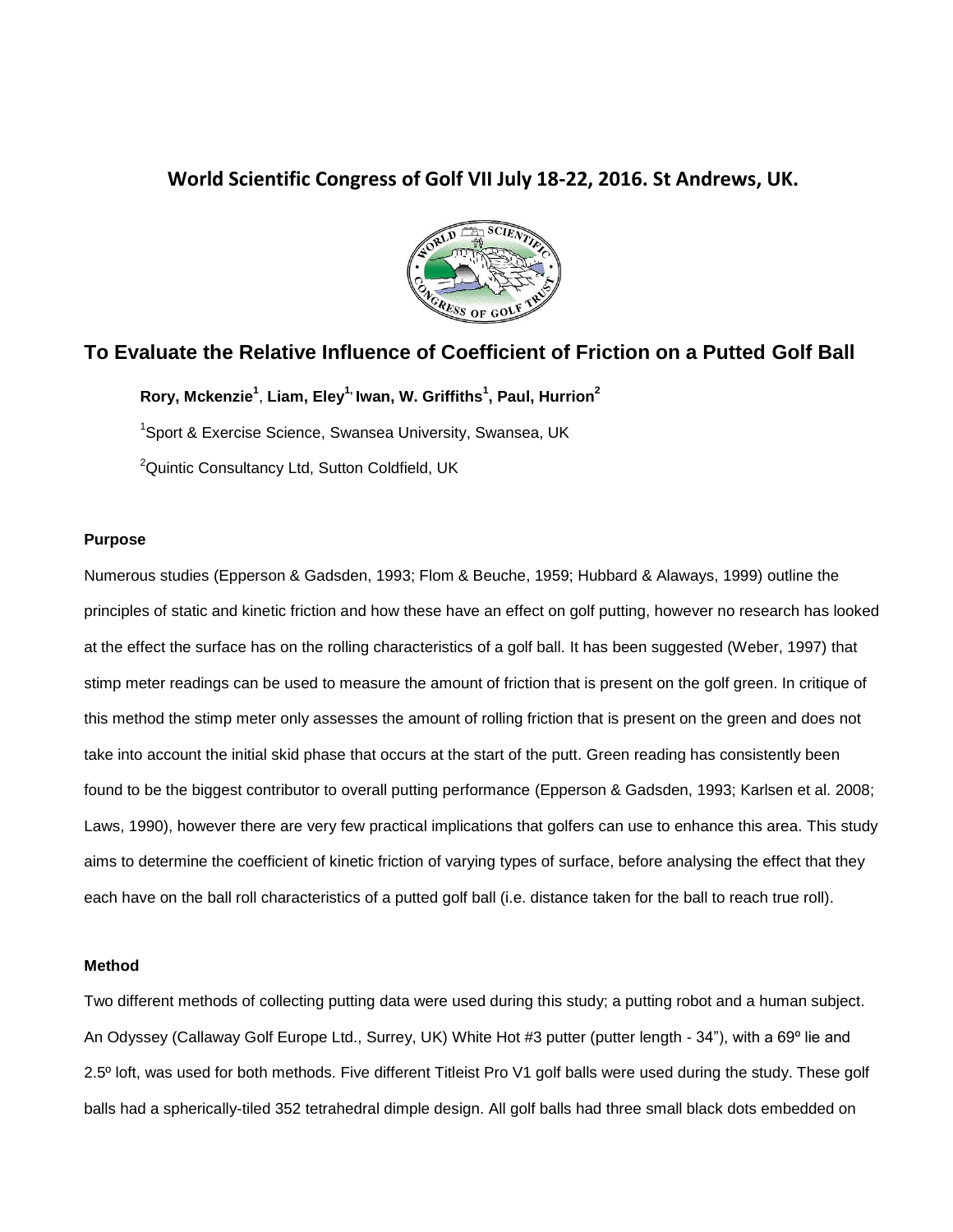the side of the ball to allow the camera to identify and track the ball during experimental trials (see figure 1). For each surface thirty valid putts were tracked for the first 40cm of their travel, namely; a putting mat, rubber, MFC and compact carpet, via a high speed camera (360 frames per second). In order for a putt to be selected for analysis it had to meet the 'Quintic recommendations' for a 'valid putt' (see table 1). A numerical model was used to determine the mean coefficient of kinetic friction from each of the four surfaces. The means and standard deviations of each surface were calculated within a separate excel spreadsheet.

#### **Results**

The highest coefficient of kinetic friction for the robot method was obtained using the rubber surface ( $\mu$  = .29,  $\sigma$  = .01), whilst the lowest was MFC ( $\mu$  = .11,  $\sigma$  = .01). The distance to zero skid reflected this with the respective surfaces generating distances of 6.00 and 16.77 inches. The highest coefficient of kinetic friction for the human method was obtained using the rubber surface ( $\mu$  = .31,  $\sigma$  = .01), whilst the lowest was MFC ( $\mu$  = .10,  $\sigma$  = .01). The distance to zero skid reflected this with the respective surfaces generating distances of 5.65 and 17.37 inches (table 2). Results would indicate that that the greater the coefficient of friction, the smaller the distance it takes for a golf ball to achieve pure rolling motion (i.e. a negative relationship). Results suggest that both methods (robot and human) of measuring the coefficient of kinetic friction of different surfaces are comparable (figure 2).

#### **Conclusions**

The use of the 'Quintic Ball Roll' system as a measuring tool may be used by coaches to replicate putting green characteristics away from the golf course for players to familiarise themselves with the conditions in order to prepare themselves for competition play. This method may also be of use to green keepers who are looking to measure green speed, and may be a more appropriate method when compared with the stimp meter which eradicates the initial skid phase of the putt, suggesting it's inappropriateness as a measuring tool. Based on these suggestions it would be of interest for future research to investigate the relationship artificial surfaces, such as those used in this study, have with grass (outdoor golf greens). Manufacturing a number of artificial putting surfaces with diverse ranges of surface frictions would allow golfers and coaches to adapt their game, thus improving putting knowledge and performance.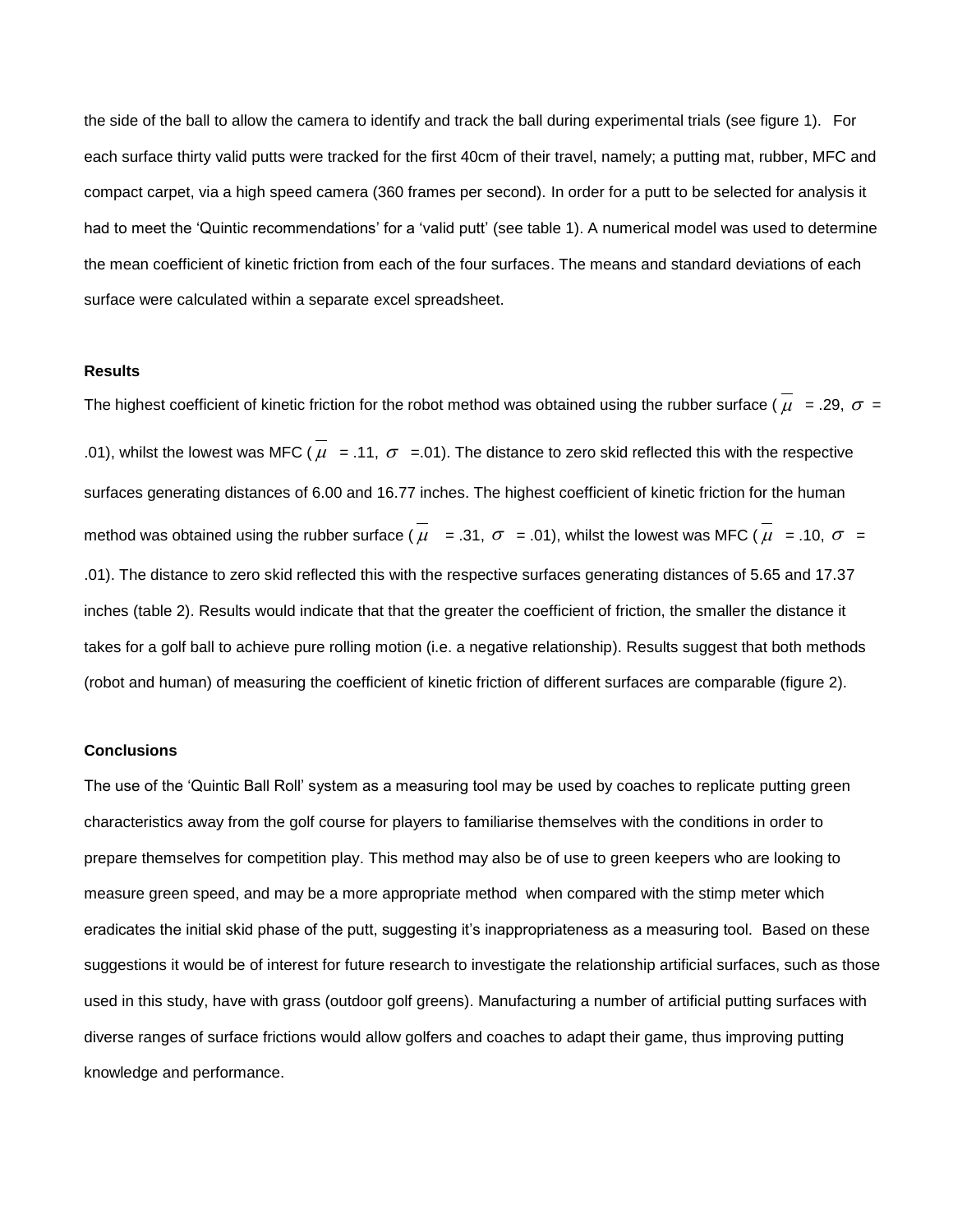### **References**

- 1. Epperson, B.P & Gadsden, E.T.: Golf. Birmingham, Ala. Pat. 5,383,664 (1993)
- 2. Flom, D.G., & Beuche, A.M.: Theory of rolling friction for spheres. Journal of Applied Physics, 10, pp.1725 -1730 (1959)
- 3. Hubbard, M., & Alaways.: Mechanical Interaction of the Golf Ball with Putting Greens. Science and Golf Ill: Proceedings of the World Scientific Congress of Golf, 54, pp.429 – 439 (1999)

Weber, A.: Green speed physics. USGA Green section record, 35(2), 12-15 (1997)

- 4. Karlsen, J., Smith, G., & Nilsson, J.: The stroke has only a minor influence on direction consistency in golf putting among elite players. Journal of Sports Sciences, 26(3), .243-250 (2008)
- 5. Laws, W.G.: Optimal golf swing kinetics and kinematics. Science and Golf I. Proceedings of the First World Scientific Congress of Golf; pp.3-13 (1990)

## **Appendix**

**Table 1.** Putting parameters for the putting robot and human subject.

| <b>Putting Parameters</b> | <b>Quintic Putting robot</b> | Human Subject                  |
|---------------------------|------------------------------|--------------------------------|
| Impact Ball Speed         | $3mph \pm 0.25$              | $3mph \pm 0.25$                |
| Initial Launch Angle      | $2^{\circ}$ + 0.5 $^{\circ}$ | $0.75^{\circ} \pm 2.5^{\circ}$ |
| RPM cut or hook spin      | $0 - 20$ rpm                 | $0 - 20$ rpm                   |

**Table 2.** Ball roll characteristics of four different surfaces for the two methods. Data are mean ± SD.

|                | Coefficient of Friction (µ) |             |                                                         |  |
|----------------|-----------------------------|-------------|---------------------------------------------------------|--|
| <b>Surface</b> | Mean $\pm$ SD               | Range       | <b>Mean distance to True Roll.</b><br>(Inches / Meters) |  |
| <b>Robot</b>   |                             |             |                                                         |  |
| Putt mat       | $.24 \pm .01$               | $.21 - .26$ | 7.03(0.18)                                              |  |
| Rubber         | $.29 \pm .02$               | $.27 - .34$ | 6.00(.15)                                               |  |
| <b>MFC</b>     | $.11 \pm .01$               | .09 - .13   | 16.77 (.43)                                             |  |
| Carpet         | $.17 \pm .01$               | $.15 - .19$ | 10.33(.26)                                              |  |
| <b>Human</b>   |                             |             |                                                         |  |
| Putt mat       | $.24 \pm .01$               | $.22 - .27$ | 7.35(.19)                                               |  |
| Rubber         | $.31 \pm .03$               | $.28 - .37$ | 5.65(.14)                                               |  |
| <b>MFC</b>     | $.10 \pm .01$               | $.09 - .12$ | 17.59(.45)                                              |  |
| Carpet         | $.19 \pm .01$               | $.17 - .21$ | 9.60(.24)                                               |  |